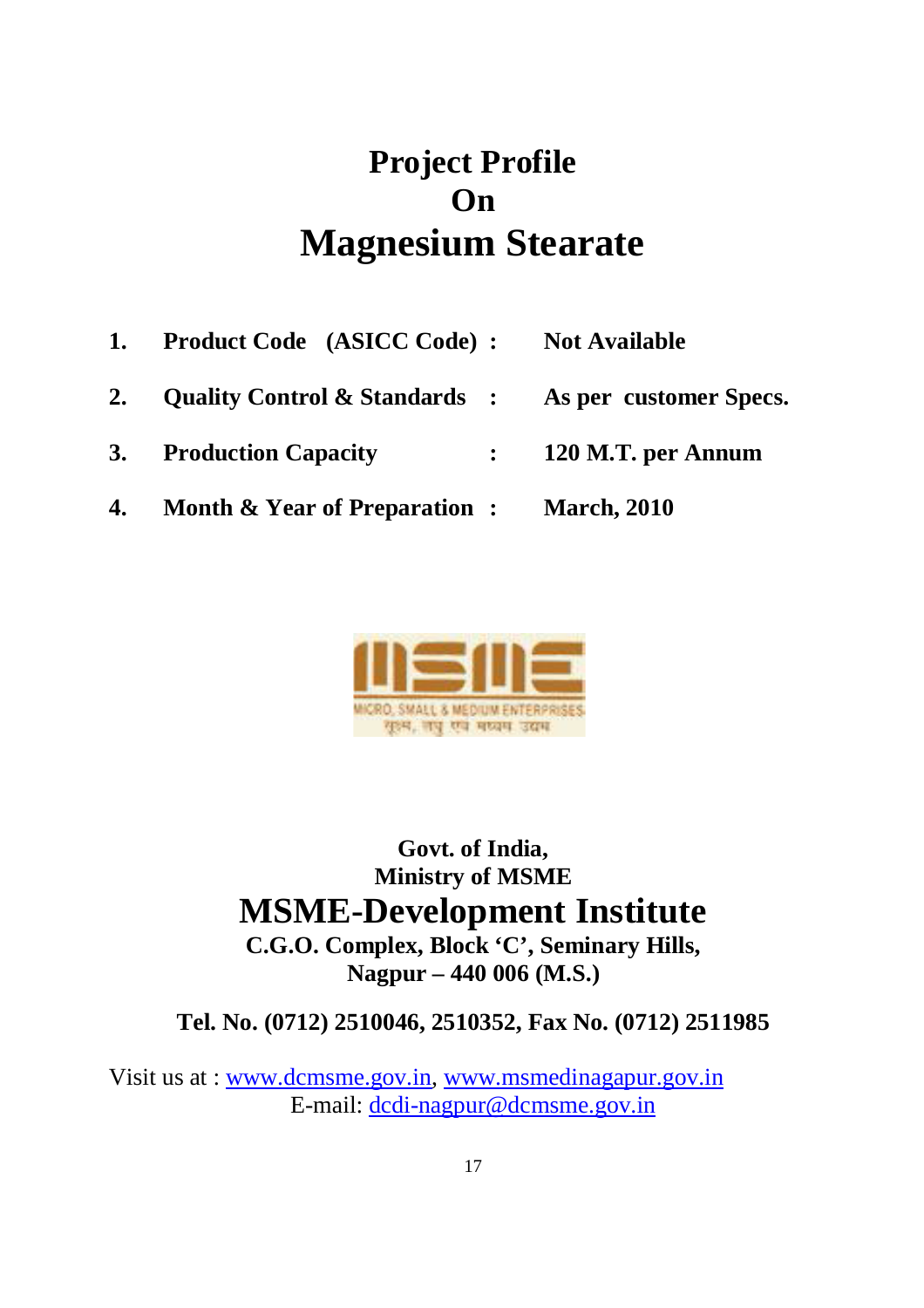#### **1. INTRODUCTION:**

Magnesium Stearate is a white soapy powder. It is solid at room temperature. It is combination of Stearic Acid and the essential mineral Magnesium. It is a Magnesium Salt of Fatty Acid [C16 to C18] and contains no trans fatty acids. Magnesium Stearate contains the equivalent of not less than 6.8 % and not more than 8.3 % of MgO and is a mixture of pure Stearic Acid and Palmitic Acid where the content of Stearic Acid is not less than 40% and the sum of the two acids is not less than 90 %. The British Pharmacopeias 1993 describes Magnesium Stearate as consisting mainly of Magnesium Stearate with variable proportions of Magnesium Palmitate and Magnesium Oleate.

Stearic Acid also called Octadecanoic Acid is one of the most common long chain fatty acids, found in both natural animal & vegetable fats, known also by its structural description of being an 18 – Carbon chain fatty acid (18:0) . The FDA has affirmed that Stearic Acid is GRAS ( Genrally Regarded As Safe) and can be added to foods in accordance with Goods Manufacturing Practices (GMP), now as a GMP certified manufacturer. Its IUPAC name is Magnesium Octadecanoate with a chemical structure of C36H70MgO4.

#### **2. MARKET POTENTIAL:**

Metallic Stearates are used as additives in chemical industries, so as to import certain specific characteristics in product formulations. Important industries using stearates are given below:

- > Paints and Varnishes,
- > Cement paints
- > Leather lacquers and sanding sealers.
- > Manufacture of compound for PVC Pipes
- > Rubber Industry
- > Cosmetics Industry
- > Pharmaceuticals
- > Engineering Industries (wire drawing)
- > Soap Industry.
- > Tooth Paste

The primary use of Magnesium Stearte is as a pharmaceutical excipient, which means it is among the FDA list of 40 official categories of excipients. It is used as a glidant or granulating agent. A good number of chemical industries in the field of Pharmaceuticals, paints and varnishes, cement paints, cosmetics, PVC pipes manufacture etc. have come into existence throughout the country. These units are using a large quantity of Metallic Stearates especially Calcium Stearate, Zinc Stearate, Magnesium Stearate and Aluminum Stearate. In view of the above future growth of the user industries, the demand for metallic stearates is expected to grow at a faster rate.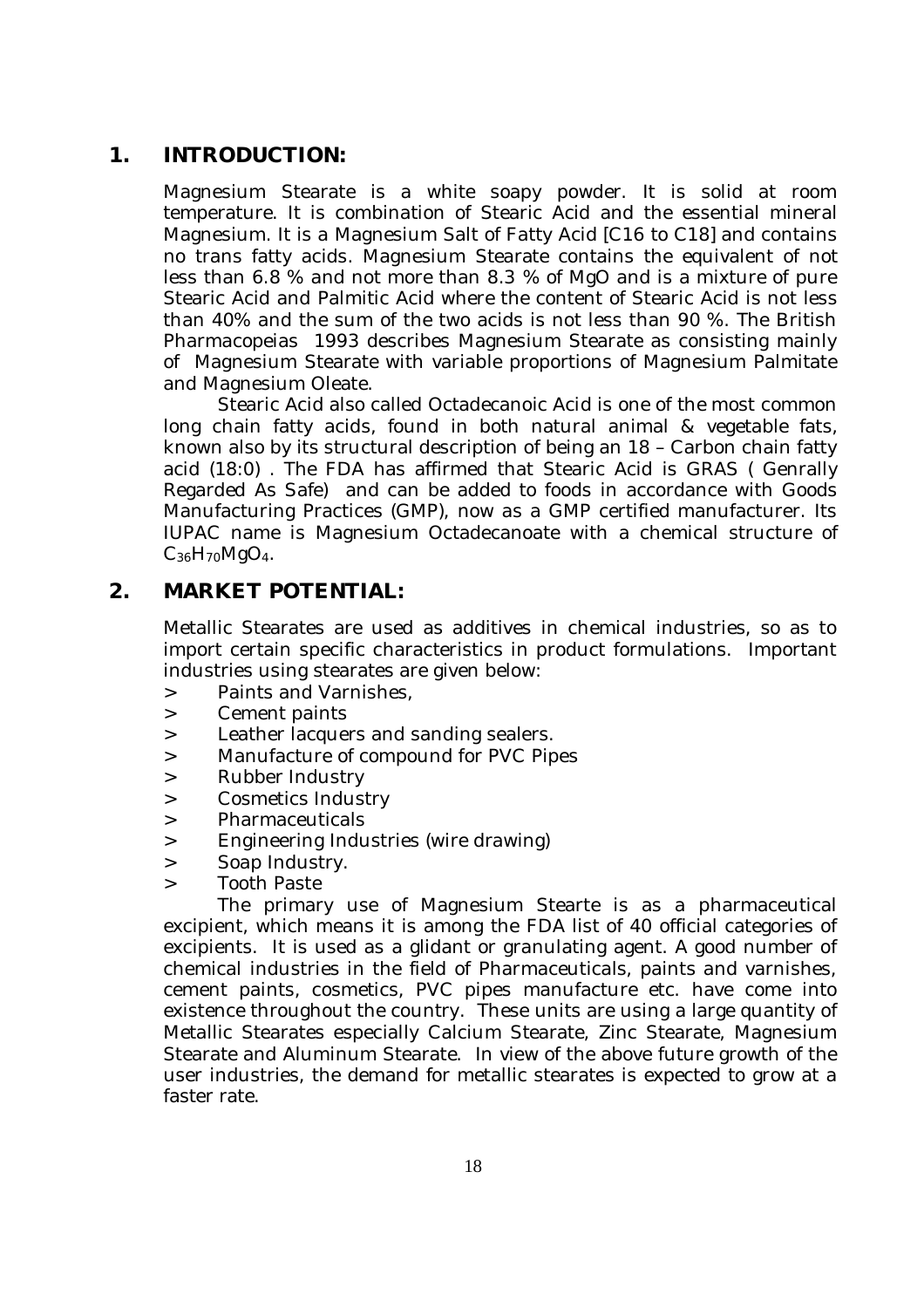Stearic Acid is a waxy oil fraction that acts as a lubricant to fill capsules, when a dry powdered ingredient is un cooperative, based on issues involving density, stickiness, flow ability under pressure etc. It is also used as an ingredient that helps tablets hold together and break apart properly.

Its major use in the industry as a lubricant, dusting powder, emulsifier, binder, paint and varnish drier etc.. It is used in pharmaceuticals drugs as binder in order to bind tablets and make them smooth. With no side effects known, it is also used as a common additive or preservative in several foods . It is an effective emulsifier used in syrups, ketchups, sauces etc. Confectioneries use it for binding candies etc.

Baby cosmetic powder use it as it provides a softer texture than talcum powder.

When used as industrial binder, it is always taken in lower concentrations. It is an effective binder and even concentrations as low as 5 - 15 %. Higher concentrations can cause compaction problems.

As a lubricant it is added in the powder blend. This is done so that powder blend does not adhere to the capsule or mould when it become s compact.

It is hydrophobic substance i.e. it has negative affinity with water. Hence it can be used in designing firefighting equipments

#### **3. BASIS AND PRESUMPTIONS:**

- a. The estimates are drawn for a production capacity generally considered techno economically viable for model type of manufacturing activity.
- b. The production is based on single shift of eight hours and 300 working days per annum.
- c. The cost in respect of Plan & Machinery has been taken at the time of preparation of Project Profile, which may vary from place to place and time to time.
- d. Labor charges has been taken as per State Govt. norms.
- e. The project is based on standard type of manufacturing activity utilizing conventional techniques of production at optimum levels of performance.

# **4. IMPLEMENTATION SCHEDULE:**

It will take about eight months to start commercial production as under:

| Sr. No.        | Activity                                 | <b>Estimated Period</b>       |
|----------------|------------------------------------------|-------------------------------|
| $1_{\cdot}$    | Registration under MSME Act              | 0-1 Month                     |
| 2.             | Preparation of scheme                    | 0-1 Month                     |
| 3.             | Sanction of loan                         | 1-5 Month                     |
| 4.             | Placement of Order for Plant & Machinery | 5-6 Month                     |
| 5.             | Power & Water Connection                 | 5-6 Month                     |
| 6.             | Installation of Plant & Machinery        | 6-7 Month                     |
| 7 <sub>1</sub> | Procurement of Raw material & Trial Run  | 7-8 Month                     |
| 8.             | <b>Commercial Production</b>             | 8 <sup>th</sup> Month onwards |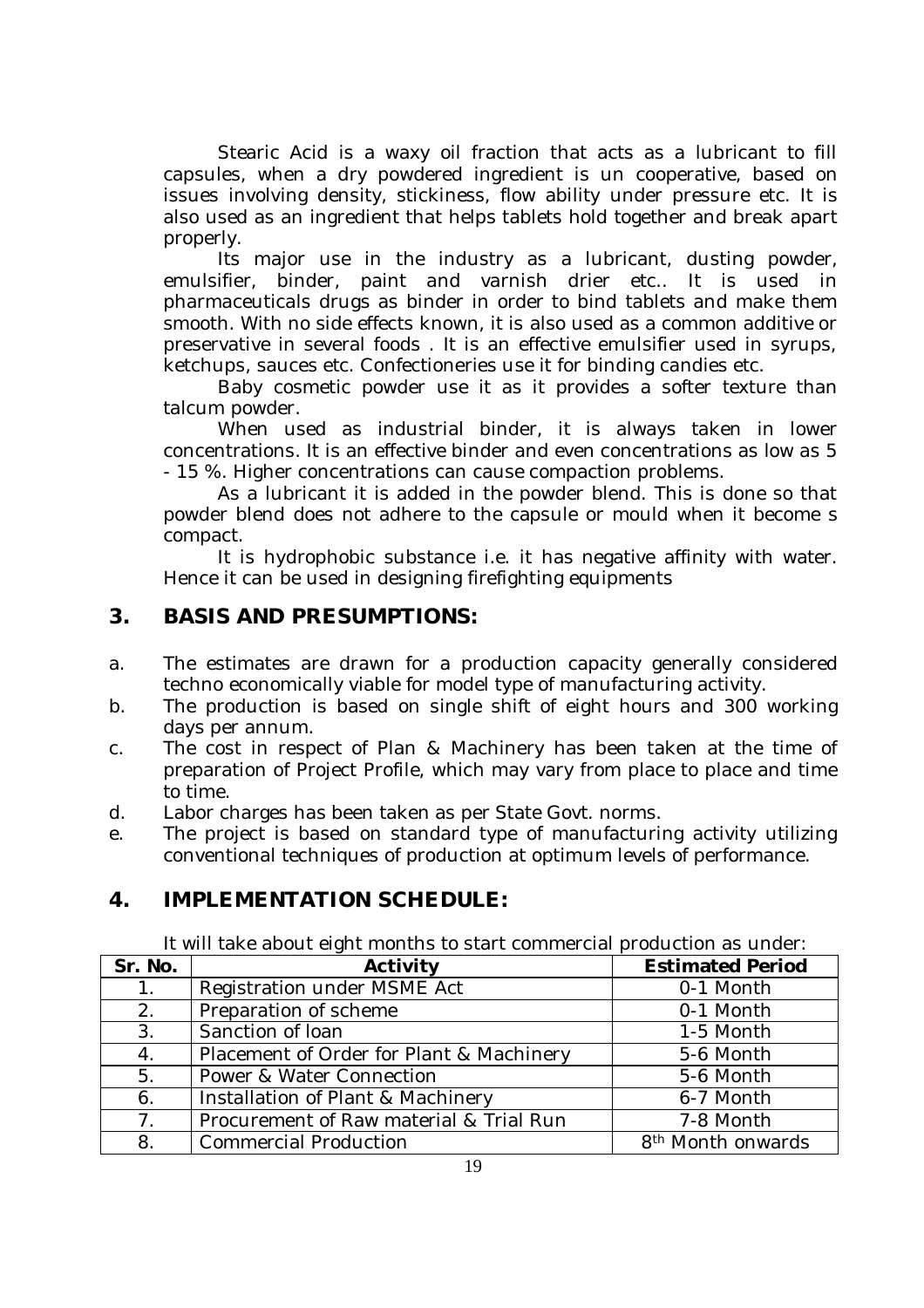#### **5. TECHNICAL ASPECTS:**

**a. Production Capacity : 120 M.T. Per Annum**

#### **b. Quality Control & Standards : As per Customer Specs.**

#### **c. Manufacturing Method:**

Magnesium stearate is manufactured by the action of sodium stearate with the solution of Magnesium Chloride. The precipitate Magnesium Stearate is removed by the filtration washed thoroughly dried, powdered and packed.

#### **Physical & Chemical Properties :**

Physical Form : White Powder Odor : Odorless<br>
Molecular Weight : 591.27 Molecular Weight Melting / Freezing Point : 54°C Solubility in Water : Insoluble in Water Sp. Gravity : 1.028

#### **6. FINANCIAL ASPECTS :**

| Sr. No.                | Description                                  | Quantity | Value (Rs.) |
|------------------------|----------------------------------------------|----------|-------------|
| a.                     | Land 300 Sq.mtr.                             | L.S      | 10,000.00   |
|                        | Building covered area 180 Sq.mtrs. on        |          |             |
|                        | rental basis                                 |          |             |
| b.                     | <b>Machinery &amp; Equipments</b>            |          |             |
| i)                     | S.S. Reaction vessel cylindrical 1500 liters | 1 No.    | 1,00,000.00 |
|                        | capacity.                                    |          |             |
| ii)                    | S.S. Tanks Rectangular with conical          | 3 Nos.   | 1,50,000.00 |
|                        | bottom and fitted with outlet value 500      |          |             |
|                        | Kg. Cap.                                     |          |             |
| iii)                   | Filter press plate and frame 18"x18"         | 1 No.    | 60,000.00   |
|                        | (24 plates)                                  |          |             |
| iv)                    | Drier 100 trays with heating arrangement     | 2 Nos.   | 2,50,000.00 |
|                        | and with exhaust fan                         |          |             |
| V)                     | Boiler 100 psi and 100 Kg/hr.                | 1 No.    | 1,20,000.00 |
| vi)                    | Misc. equipments viz. Portable stirrer with  | 1 No.    | 1,00,000.00 |
|                        | motor, Centrifugal pump with motor,          |          |             |
|                        | Pulveriser with motor Weighing balance       |          |             |
|                        | etc.                                         |          |             |
| $V$ ii)                | Laboratory equipment                         | L.S.     | 25,000.00   |
| viii)                  | Office furniture                             | L.S.     | 25,000.00   |
| $\mathsf{i}\mathsf{x}$ | Installation charges @ 10% of the cost of    |          | 80,500.00   |
|                        | Plant & Machinery                            |          |             |
| X)                     | Preoperative Expenses                        | L.S.     | 25,000.00   |
|                        |                                              | Total:   | 9,35,500.00 |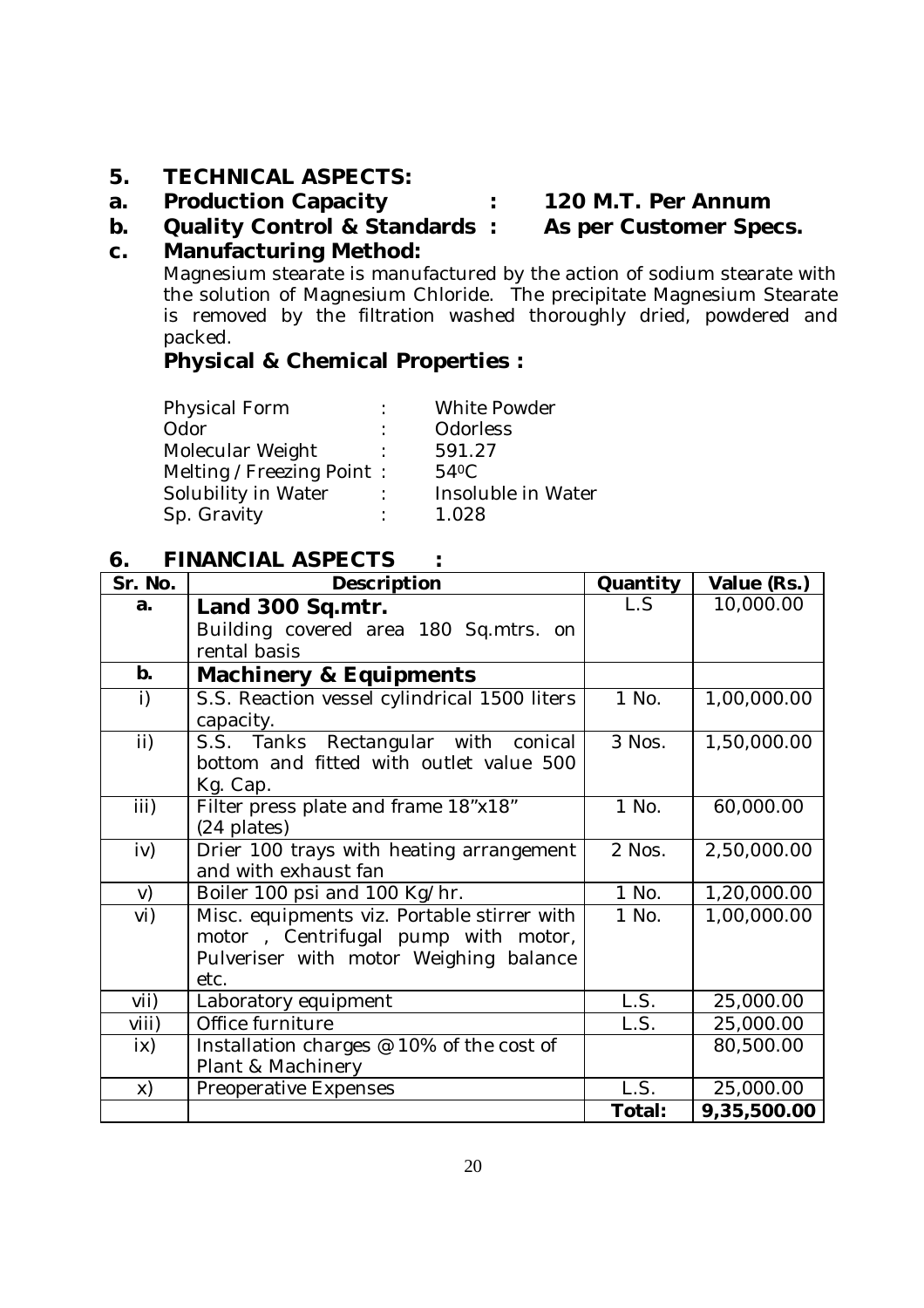#### **c. RAW & PACKING MATERIALS PER MONTH:**

| Sr. No. | Description                        | Quantity  | Amount<br>(Rs.) |
|---------|------------------------------------|-----------|-----------------|
| 01.     | Stearic acid @ Rs. 45 Per kg.      | 13.2 M.T. | 5,94,000.00     |
| 02.     | Soda ash @ Rs. 20 per kg.          | 2.76 M.T. | 55,200.00       |
| 03.     | Magnesium chloride @ Rs. 8 per Kg. | 2.17 M.T. | 17,360.00       |
| 04.     | Packaging material L.S.            | L.S.      | 6,000.00        |
|         |                                    | Total     | 6,72,560.00     |

### **d. SALARY & WAGES PER MONTH:**

| Sr. No. | Description              | Quantity     | Amount    |
|---------|--------------------------|--------------|-----------|
|         |                          |              | (Rs.)     |
| 01.     | Manager / Chemist        | 1 No.        | 5,000.00  |
| 02.     | Supervisor               | 1 Nos.       | 4,000.00  |
| 03.     | Accountant               | 1Nos.        | 4,000.00  |
| 04.     | Skilled workers          | 2 Nos.       | 6,000.00  |
| 05.     | <b>Unskilled Workers</b> | 4 Nos.       | 10,000.00 |
|         |                          | <b>Total</b> | 29,000.00 |

#### **e. UTILITIES PER MONTH:**

| Sr. No. | Description                     |           | Amount<br>(Rs.) |
|---------|---------------------------------|-----------|-----------------|
| 01.     | Electricity @ Rs.5.50 per unit. | 10HP      | 6,000.00        |
| 02.     | <b>White Coal</b>               | 6,500 Kg. | 19,500.00       |
| 03.     | Water                           | L.S       | 1,500.00        |
|         |                                 | Total     | 27,000.00       |

#### **f. OTHER EXPENSES PER MONTH:**

| Sr. No. | Description                                   | Amount    |
|---------|-----------------------------------------------|-----------|
|         |                                               | (Rs.)     |
| 01.     | Rent                                          | 10,000.00 |
| 02.     | Telephone Expenses                            | 1,000.00  |
| 03.     | Postage & Stationery                          | 1,000.00  |
| 04.     | Marketing & Traveling Expenses                | 10,000.00 |
| 05.     | Repairs & Maintenance @ Rs.100 per M.T.       | 3,750.00  |
| 06.     | Insurance 2% of the cost of Plant & Machinery | 1,175.00  |
| 07.     | Other Misc. Expenses                          | 1,000.00  |
|         | Total                                         | 27,925.00 |

#### **g. WORKING CAPITAL PER MONTH: 7,56,485.00**

**or say 7,56,500.00**

 $(c + d + e + f)$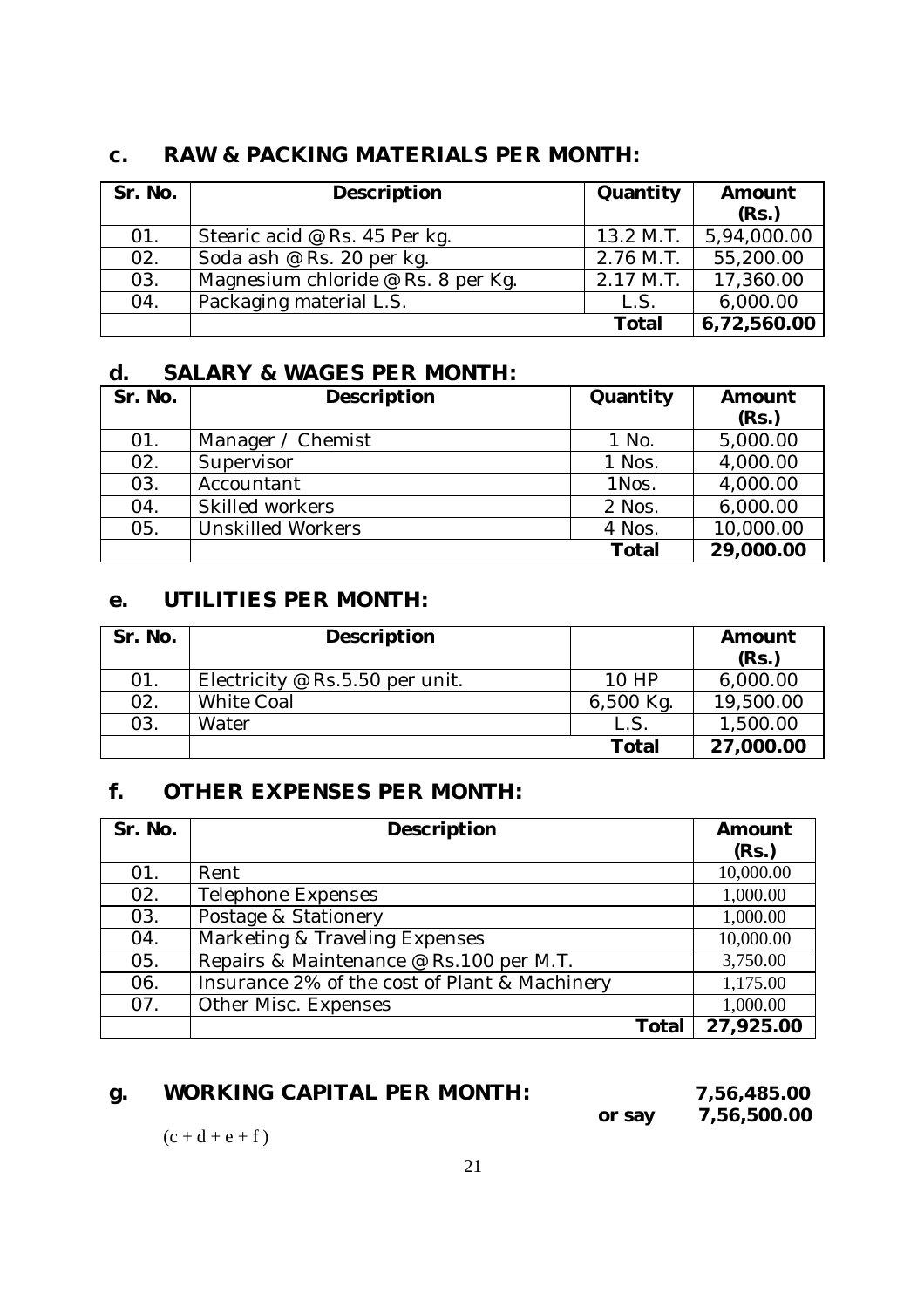#### **h. TOTAL CAPITAL INVESTMENT:**

| Sr. No. | Description                  | Amount (Rs.)       |
|---------|------------------------------|--------------------|
| 01.     | <b>Fixed Capital</b>         | 9,35,500.00        |
| 02.     | Working capital Three Months | 22,69,500.00       |
|         |                              | Total 32,05,000.00 |

# **7. FINANCIAL ANALYSIS:**

## **a. COST OF PRODUCTION PER ANNUM:**

| Sr. No. | Description                                   | Amount (Rs.)        |
|---------|-----------------------------------------------|---------------------|
| 01.     | Raw & Packing Materials                       | 80,70,720.00        |
| 02.     | Salary & Wages                                | 3,48,000.00         |
| 03.     | <b>Utilities</b>                              | 3,24,000.00         |
| 04.     | Other Expenses                                | 3,35,100.00         |
| 04.     | Interest on borrowed Capital @ 13 % per annum | 4,16,650.00         |
| 05.     | Depreciation on machinery & equipment @ 10%   | 80,500.00           |
|         |                                               | Total: 95,74,970.00 |
|         | Or Say                                        | 95,75,000.00        |

# **b. TURNOVER PER ANNUM :**

120 MTS Magnesium Stearate @ Rs.90,000/- per M.T. **1,08,00,000.00**

# **c. PROFIT PER ANNUM:**

|        | $=$ $-$ | Rs.12,25,000                  |                                     |
|--------|---------|-------------------------------|-------------------------------------|
|        | $=$ $-$ | Rs.1,08,00,000 - Rs.95,75,000 |                                     |
| Profit | $=$ $-$ |                               | Total Turnover - Cost of Production |

# **d. PROFIT ON SALES:**

| % Profit | Profit<br>------------ x 100<br><b>Total Turnover</b> |
|----------|-------------------------------------------------------|
|          | 12,25,000<br>-------------x 100<br>1,08,00,000        |

= **11.3 %**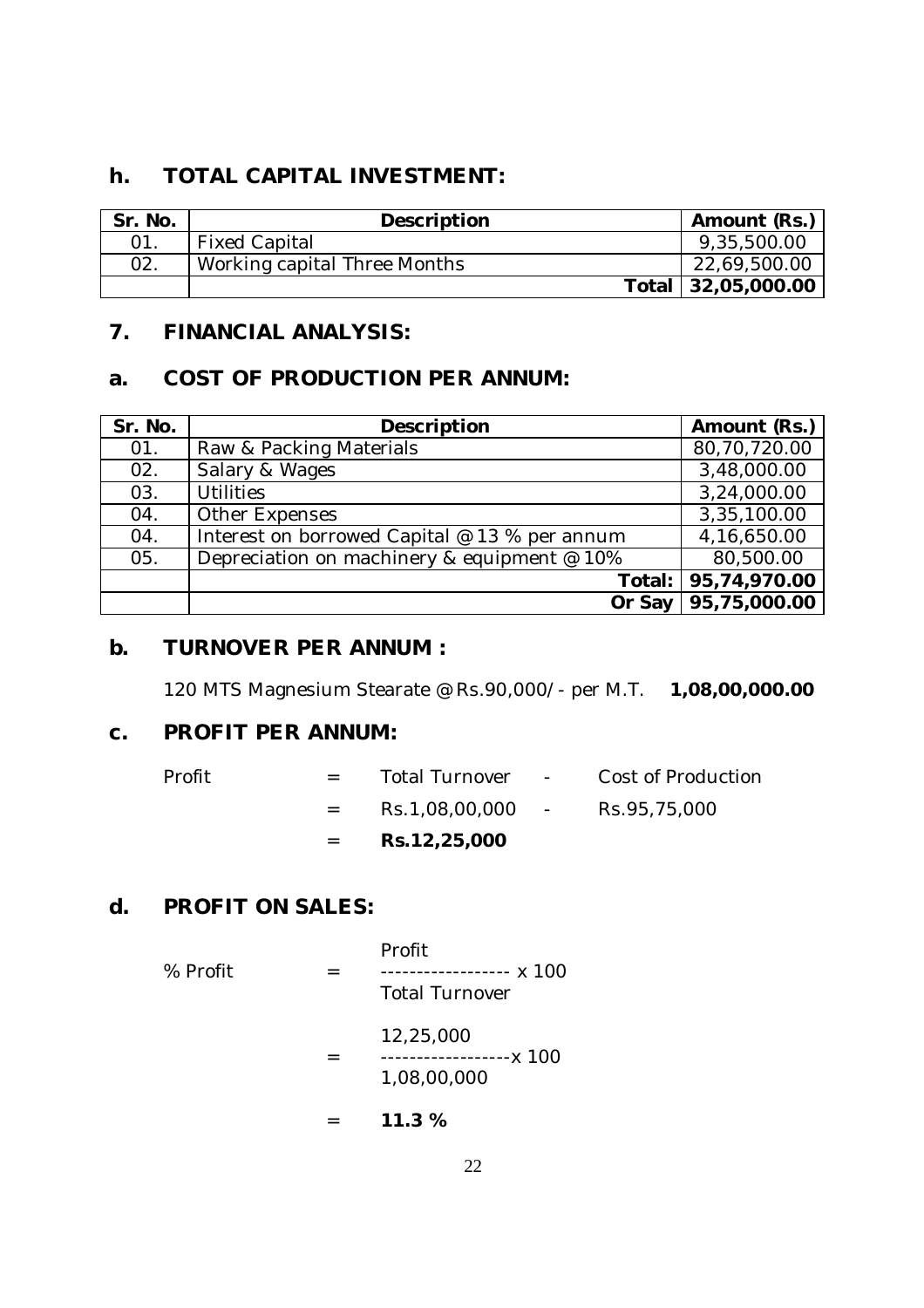#### **e. RATE OF RETURN ON TOTAL CAPITAL INVESTMENT (ROR):** Profit

|     | 38.2 %                                       |
|-----|----------------------------------------------|
|     | 32,05,000                                    |
|     | <b>Total Capital Investment</b><br>12,25,000 |
| ROR |                                              |
|     |                                              |

# **f. BREAK EVEN ANALYSIS :**

#### **FIXED COST :**

| Sr. No. | Description                                       | Amount      |
|---------|---------------------------------------------------|-------------|
|         |                                                   | (Rs.)       |
| 01.     | Interest on borrowed capital $@$ 13 % p.a.        | 4,16,650.00 |
| 02.     | Depreciation on Machinery & Equipments @ 10% p.a. | 80,500.00   |
| 03.     | 40% of Salary & Wages                             | 1,39,200.00 |
| 04.     | 40 % of Other Expenses                            | 1,34,040.00 |
|         | Total                                             | 7,70,390.00 |
|         | Or say                                            | 7,70,000.00 |

#### **BREAK – EVEN POINT (B.E.P.) :**

|        | 38.6 %                                                                      |
|--------|-----------------------------------------------------------------------------|
|        | Rs. 7,70,000<br>----------------- x 100<br>Rs. 7,70,000 + Rs. 12,25,000     |
| B.E.P. | <b>Fixed Cost</b><br>------------------------- x 100<br>Fixed Cost + Profit |

#### **NAMES AND ADDRESSES OF MACHINERY & EQUIPMENT SUPPLIERS:**

01. M/s. Mani Agro Chem. 5 - A, Sengalpatty 4th Street, Karungalpatty, **Salem – 636006**, **Tamilnadu.** Tel. No. (0427)2466010, 2469599 Fax No. (0427)2465889 Cont. Person : Shri V. Rasappan Mani / Shri Prem Mani Mobile No. : 09842716688 / 09943068899 E – mail : maniagrochem@eth.net, maniagrochem@gmail.com